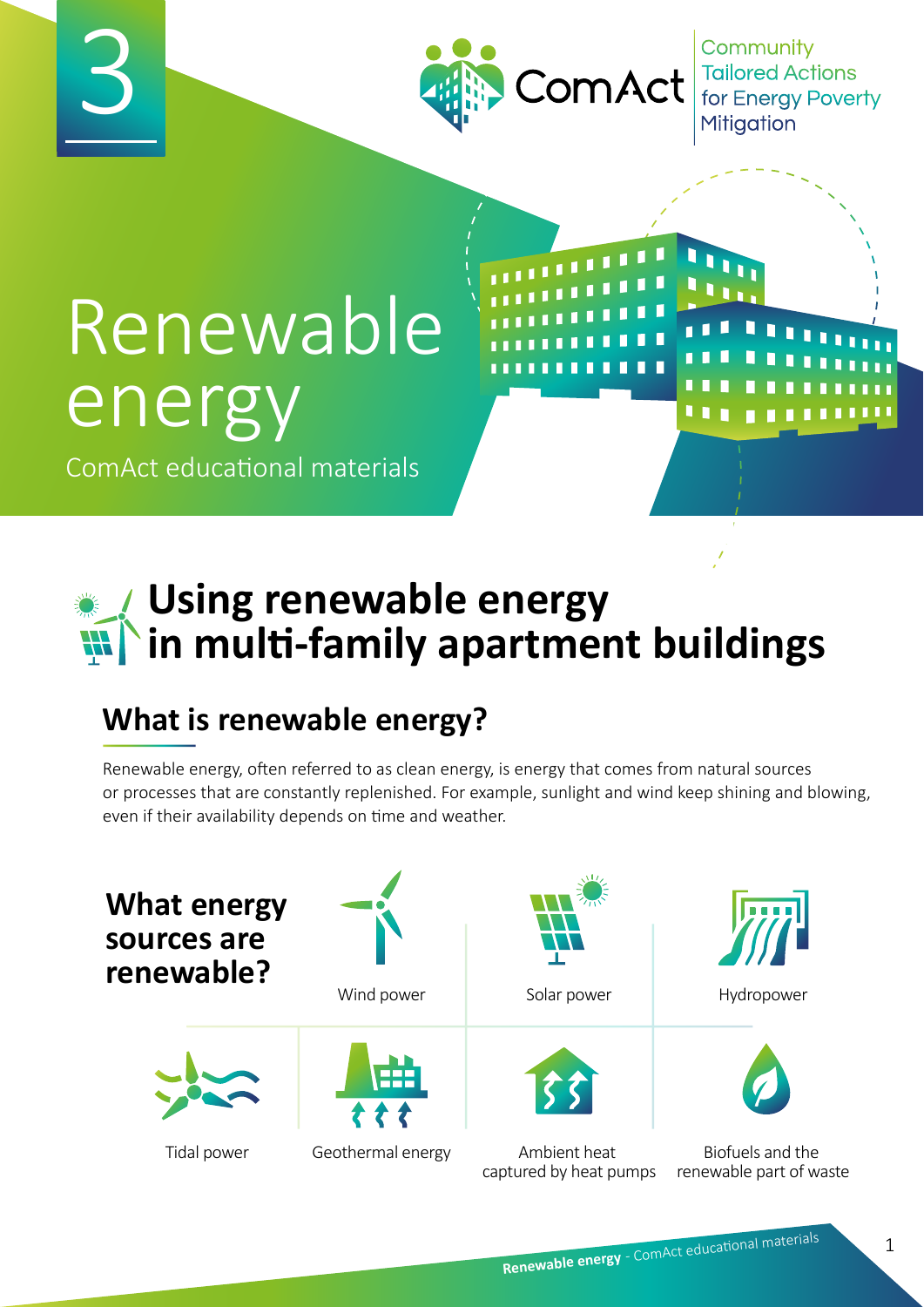#### **Ways to install renewable energy in the home**

The use of renewable energies to cover the reduced energy demand after improving the building envelope and upgrading the technical infrastructure is an important step to reduce the dependency of buildings on conventional fossil fuels.



Combined heat and power plants have become smaller, which makes them more attractive for smaller households and multi-family apartment buildings.District heating also offers attractive opportunities for using renewable energies.However, the performance and efficiency of such systems have to be tested. For example, using one large boiler house for an entire district is very efficient, considering the frequent maintenance, but district heating has limitations in reaching more rural areas with greater distances between houses.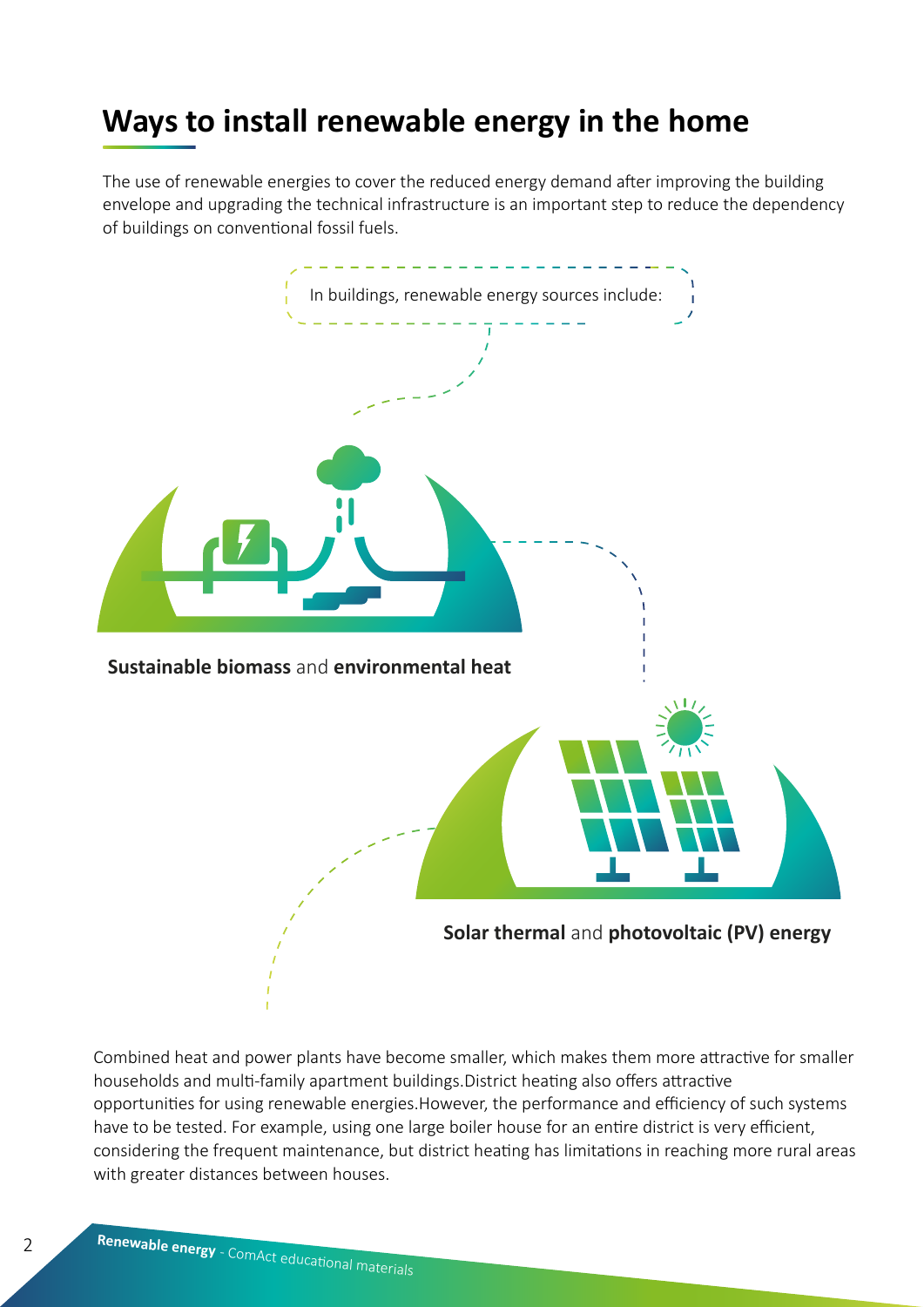

#### **Solar energy**

Solar energy is the most prominent technology for energy self-consumption, in particular solar PV, though solar thermal is also widespread. Solar PV generates electricity directly from the sun using solar panels that are integrated into building structures, on the roof, walls or even windows (using transparent panels).

Solar PV can be used directly, be fed into electricity networks or stored on-site. Today solar energy is also financially competitive  $Q = 2R$  as its average payback period is only seven years.

Solar thermal is used for hot water as well as heating and cooling. The panels on the roof function as collectors of sunlight, containing tubes with liquid in them. Solar radiation heats up the liquid in the tubes which is then transported into the heating system ready for use, e.g. for heating water.



Recommended size of thermal collectors:

- For heating support in residential buildings: 0.5 0.8 m<sup>2</sup> collector area per 10 m<sup>2</sup> heated living area
- For hot water production in residential buildings: approx. 1.5 m<sup>2</sup> per person



# **Heating with solar energy**

There are two main types of solar thermal collectors: flat-plate collectors and vacuum collectors. They must be positioned in such a way as to capture as much solar energy as possible. Insulation is used to reduce heat loss. A circulating fluid, such as plain water, transports heat to be stored and used later on.

The operating temperature can be up to 125oC. Solar collectors are normally placed on the roofs of buildings.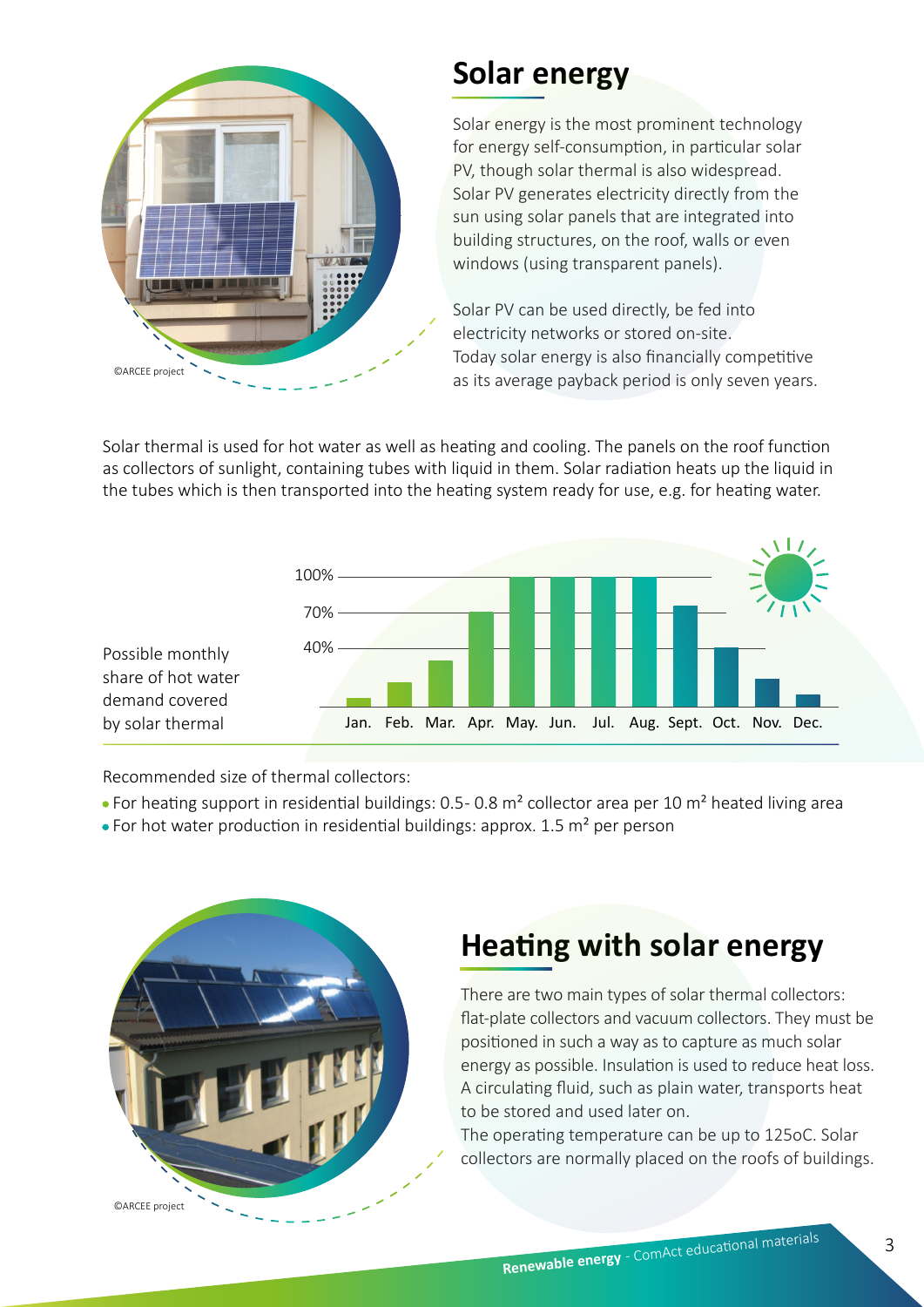# **Heat pump technology**

A heat pump uses solar heat from the environment: the atmosphere, the surface water or the subsoil and groundwater. The energy is extracted through a system of heat exchangers and then concentrated in the heat pump cycle.

In this process the temperature of the circulating fluid increases up to 30-50/60°C. A certain amount of energy is required to power the heat pump, so the heat conversion factor – the ratio of heat produced to electrical energy consumed – is important. Efficient heat pumps operate with a conversion factor of 1kWh to 3-4 kWh. If required, the heat pump can operate in reverse mode, i.e. to cool the room.

The use of heat pumps is gaining in popularity in new and existing buildings.





# **Wind energy**

Wind turbines are one of the most prominent renewable energy solutions. For private buildings the use of small on-site wind turbines can be an affordable tool. However performance is often inconsistent if they are not installed properly or the wind conditions have not been measured right.

#### **Biomass**

Biomass is plant or animal material used as fuel to produce electricity or heat. Examples are wood, energy crops and waste from forests, yards or farms. The use of biomass fuels for transportation and for electricity generation is increasing in many developed countries to replace fossil fuel use. Biomass can be burned directly for heat or converted to renewable liquid and gaseous fuels through various processes. Even though biomass is categorised as renewable, the side effects for health though increased air pollution and impacts on forests and land use can outweigh its benefits. This has to be assessed on a case-by-case basis.

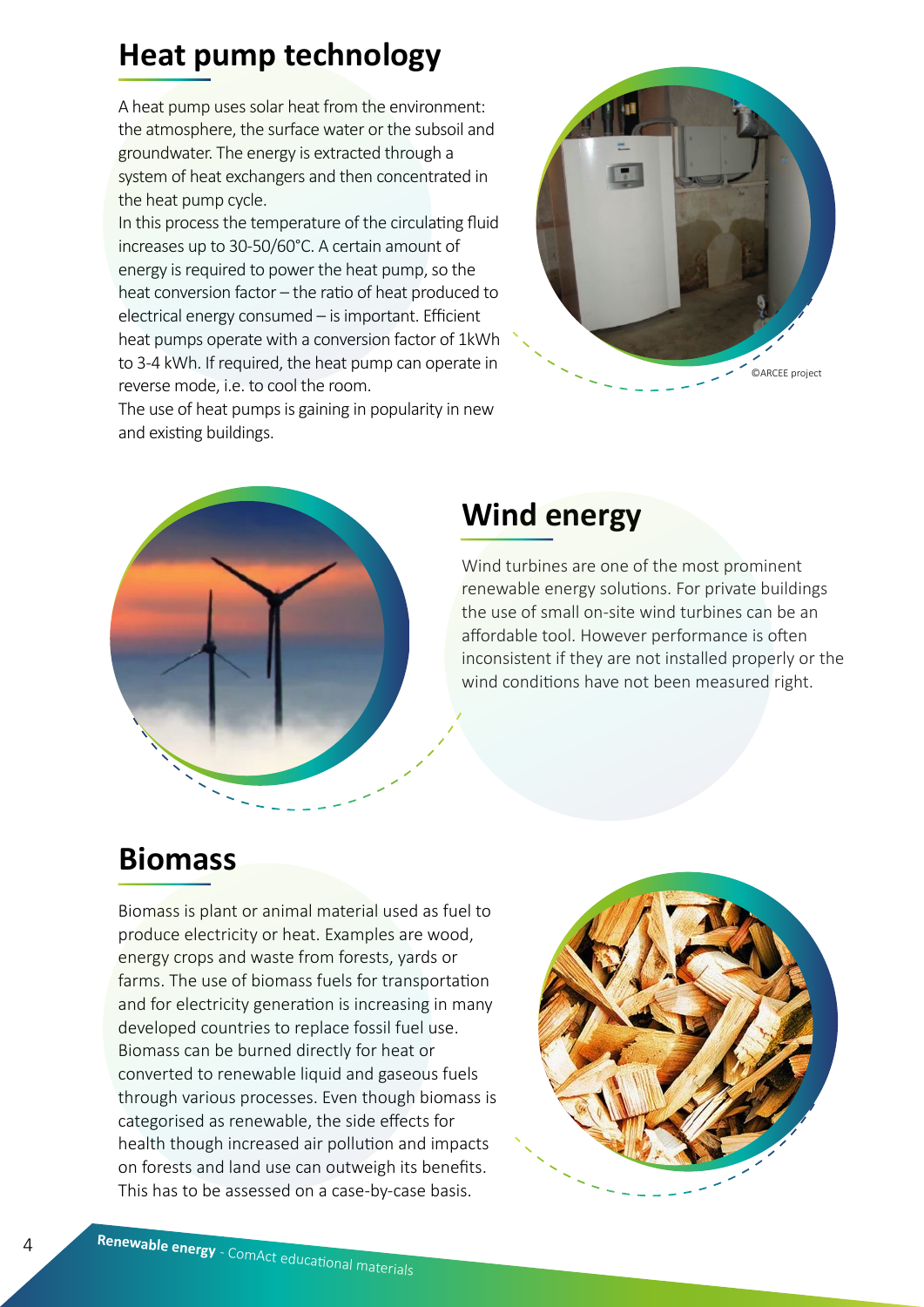#### **Becoming a prosumer**

'Prosumers' both produce and consume electricity. They 'self-consume' some of the electricity they produce and sell the excess to the grid. But when their production falls short, they also buy power from the grid, which makes them both producers and consumers.



New "plug and play" technology makes being a prosumer easy. Small modules that easily fit on a balcony feed produced electricity into the network via the nearest power socket. The solar panel has an integrated inverter which is used to meet the household's own "baseload". For instance, a single solar panel with an output of 300 W can regularly produce 2 kWh for several hours a day, enough to meet the demands of all household devices on standby and possibly even the refrigerator when it kicks in. Such PV modules do not usually need additional approval by local authorities.



# **Cost savings potential**

Renewables have great potential to cut electricity bills, reduce energy poverty and even contribute to reducing income inequality. One way this can happen is by making sure that everyone, regardless of whether they own or can access a roof, can participate in the electricity market.

Investing in solar modules on the roofs of apartment buildings can be a worthwhile addition to standard renovations and a way of lowering costs, not only for electricity but also for heat when using heat pumps or solar thermal.



A very efficient way of modernising a building's heating and energy system is to employ a combined heat pump linked to a PV system and integrate this into a renovation of the building. This could save up to 60% of the annual costs for heating and hot water, as compared to a conventional renovation practice.



Another cost-effective measure is to use electricity-based systems for hot water supply during the summer, when centralised heat production for domestic hot water is expensive and impractical.